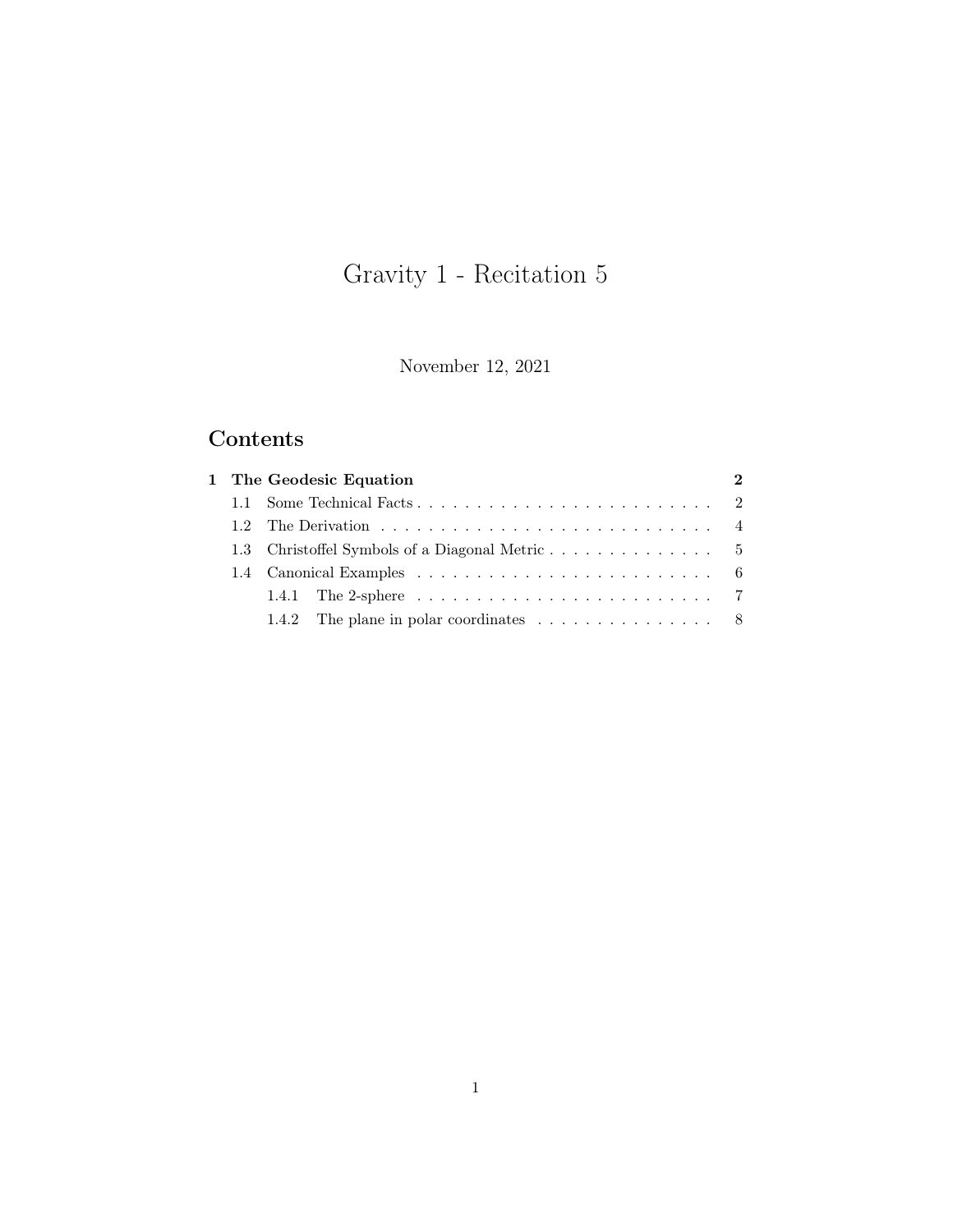### <span id="page-1-0"></span>1 The Geodesic Equation

Free massive particles move between two events in spacetime along worldlines of extremal proper time. These worldlines are geodesics of spacetime, i.e., curves that extremize the proper time/length functional

$$
\tau = \int d\tau = \int d\lambda \sqrt{-g_{\mu\nu} \frac{dx^{\mu}}{d\lambda} \frac{dx^{\nu}}{d\lambda}} \tag{1}
$$

where  $x^{\mu}(\lambda)$  is a worldline with some parameter  $\lambda$ , and  $g_{\mu\nu}$  is the metric

$$
ds^2 = g_{\mu\nu} dx^{\mu} dx^{\nu}
$$
 (2)

We found that with the choice of the proper time as the parameter of the curve (the arc length parameter), we have the simple action

$$
S = \frac{1}{2} \int d\tau g_{\mu\nu} \frac{dx^{\mu}}{d\tau} \frac{dx^{\nu}}{d\tau}
$$
 (3)

We can use the Lagrangian

☛

 $\searrow$ 

<span id="page-1-2"></span>
$$
L = \frac{1}{2} g_{\mu\nu} \left( x \right) \frac{dx^{\mu}}{d\tau} \frac{dx^{\nu}}{d\tau} \tag{4}
$$

✟

✠

Which is the form of a kinetic energy of the particle  $(\frac{1}{2}U^2)$  (per unit mass). We want to derive the Euler-Lagrange equations for [\(4\)](#page-1-2), given a general metric  $g_{\mu\nu}(x)$ . These equations of motion are called the *geodesic equation*.

Before going through the derivation, let us present some technical facts that will be used during the derivation that follows.

#### <span id="page-1-1"></span>1.1 Some Technical Facts

1. Dummy indices can be renamed. For example

$$
T_{\mu\nu}X^{\mu} = T_{\sigma\nu}X^{\sigma}
$$
\n<sup>(5)</sup>

2. Contracting the Kronecker delta with some tensor  $T_{\mu\nu}$  just replaces the contracted index

$$
T_{\mu\nu}\delta^{\mu}_{\sigma} = T_{\sigma\nu} \tag{6}
$$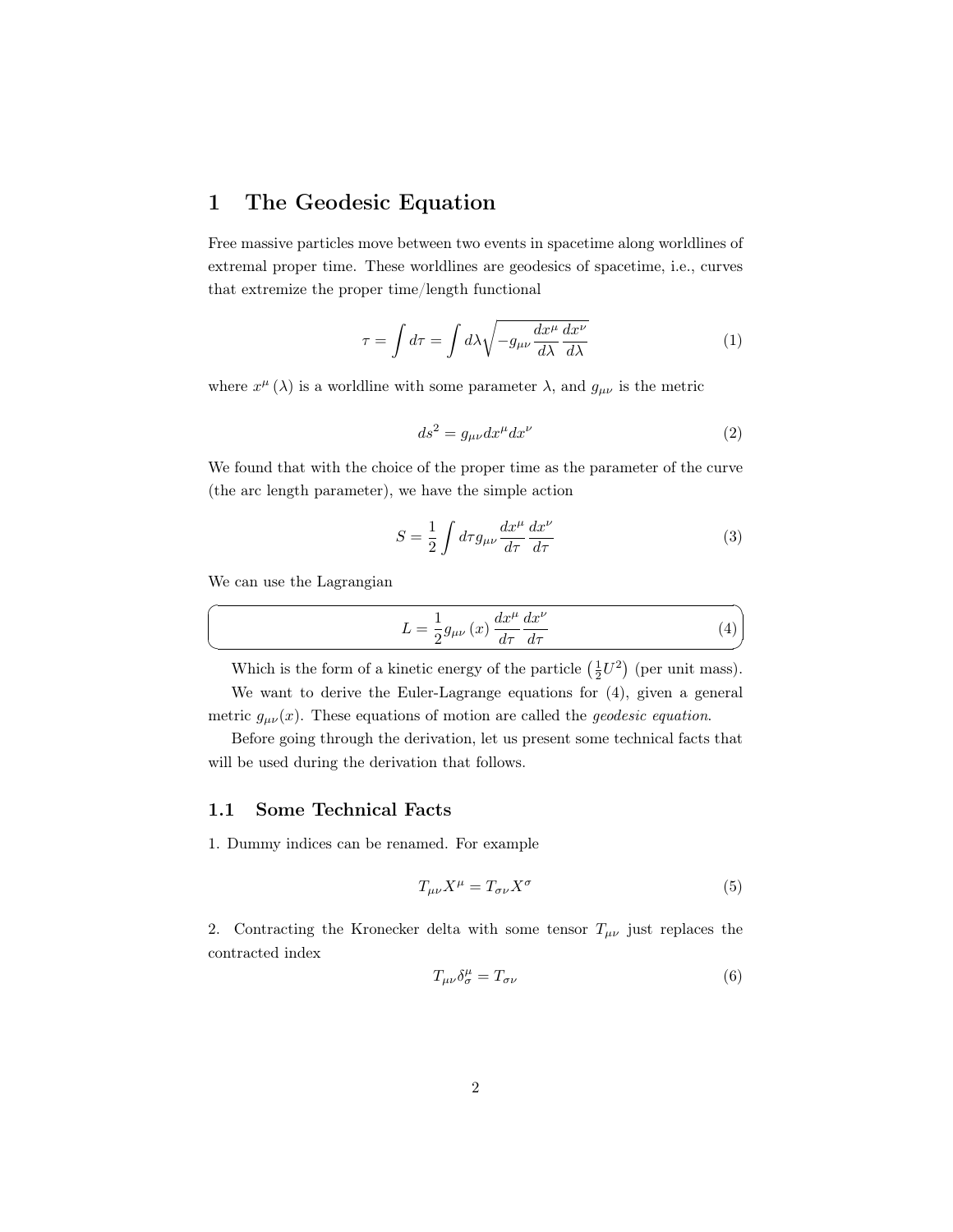3. The metric is symmetric. Therefore contracting it with either index is the same, for example

$$
g_{\mu\nu}X^{\mu} = g_{\nu\mu}X^{\mu} \tag{7}
$$

4. The inverse metric is  $g^{\sigma \rho}$  such that

$$
g_{\sigma\nu}g^{\sigma\rho} = \delta^{\rho}_{\nu} \tag{8}
$$

5. Symmetrization

Let  $T_{\mu\nu}$  be some tensor, and  $S^{\mu\nu}$  be a symmetric tensor  $(S^{\mu\nu} = S^{\nu\mu})$ . Take their contraction  $T_{\mu\nu}S^{\mu\nu}$ . We can relabel the dummy indices  $\mu \leftrightarrow \nu$ , therefore  $T_{\mu\nu}S^{\mu\nu} = T_{\nu\mu}S^{\nu\mu}$ . Since S is symmetric, we can exchange back only its indices  $T_{\nu\mu}S^{\nu\mu}=T_{\nu\mu}S^{\mu\nu}$ . Overall we have

<span id="page-2-0"></span>
$$
T_{\mu\nu}S^{\mu\nu} = T_{\nu\mu}S^{\nu\mu} = T_{\nu\mu}S^{\mu\nu} \tag{9}
$$

This result means that a tensor contracted with a symmetric tensor, is itself symmetrized in the given expression.

A second useful trick is to split a tensor with two symmetric indices

$$
S^{\mu\nu} = \frac{1}{2} \left( S^{\mu\nu} + S^{\nu\mu} \right) \tag{10}
$$

This can be done since if  $S^{\mu\nu}$  is symmetric then  $\frac{1}{2}(S^{\mu\nu} + S^{\nu\mu}) = \frac{1}{2}(S^{\mu\nu} + S^{\mu\nu}) =$  $\frac{1}{2}(2S^{\mu\nu}) = S^{\mu\nu}$ . Therefore [\(9\)](#page-2-0) can be written as

$$
T_{\mu\nu}S^{\mu\nu} = \frac{1}{2} \left( T_{\mu\nu} + T_{\nu\mu} \right) S^{\mu\nu} \tag{11}
$$

6. Taking a partial derivative of velocities with respect to velocities of the same coordinate yields  $\frac{\partial (\frac{dx}{d\tau})}{\partial (\frac{dx}{d\tau})}$  $\frac{\partial \left( \frac{dx}{d\tau} \right)}{\partial \left( \frac{dx}{d\tau} \right)} = \frac{\partial \left( \frac{dy}{d\tau} \right)}{\partial \left( \frac{dy}{d\tau} \right)}$  $\frac{\partial(\frac{dy}{d\tau})}{\partial(\frac{dy}{d\tau})} = ... = 1$ . Taking partial derivative of velocities with respect to velocities of some different coordinate yields  $\frac{\partial (\frac{dx}{d\tau})}{\partial d\tau}$  $\frac{\partial \left( \frac{dx}{d\tau} \right)}{\partial \left( \frac{dy}{d\tau} \right)} = \frac{\partial \left( \frac{dy}{d\tau} \right)}{\partial \left( \frac{dx}{d\tau} \right)}$  $\frac{\partial (\frac{\overline{d\tau}}{d\tau})}{\partial (\frac{dx}{d\tau})}=$  $\ldots=0.$  In short  $\mathbf{a}$ 

$$
\frac{\partial \left(\frac{dx^{\mu}}{d\tau}\right)}{\partial \left(\frac{dx^{\nu}}{d\tau}\right)} = \delta^{\mu}_{\nu} \tag{12}
$$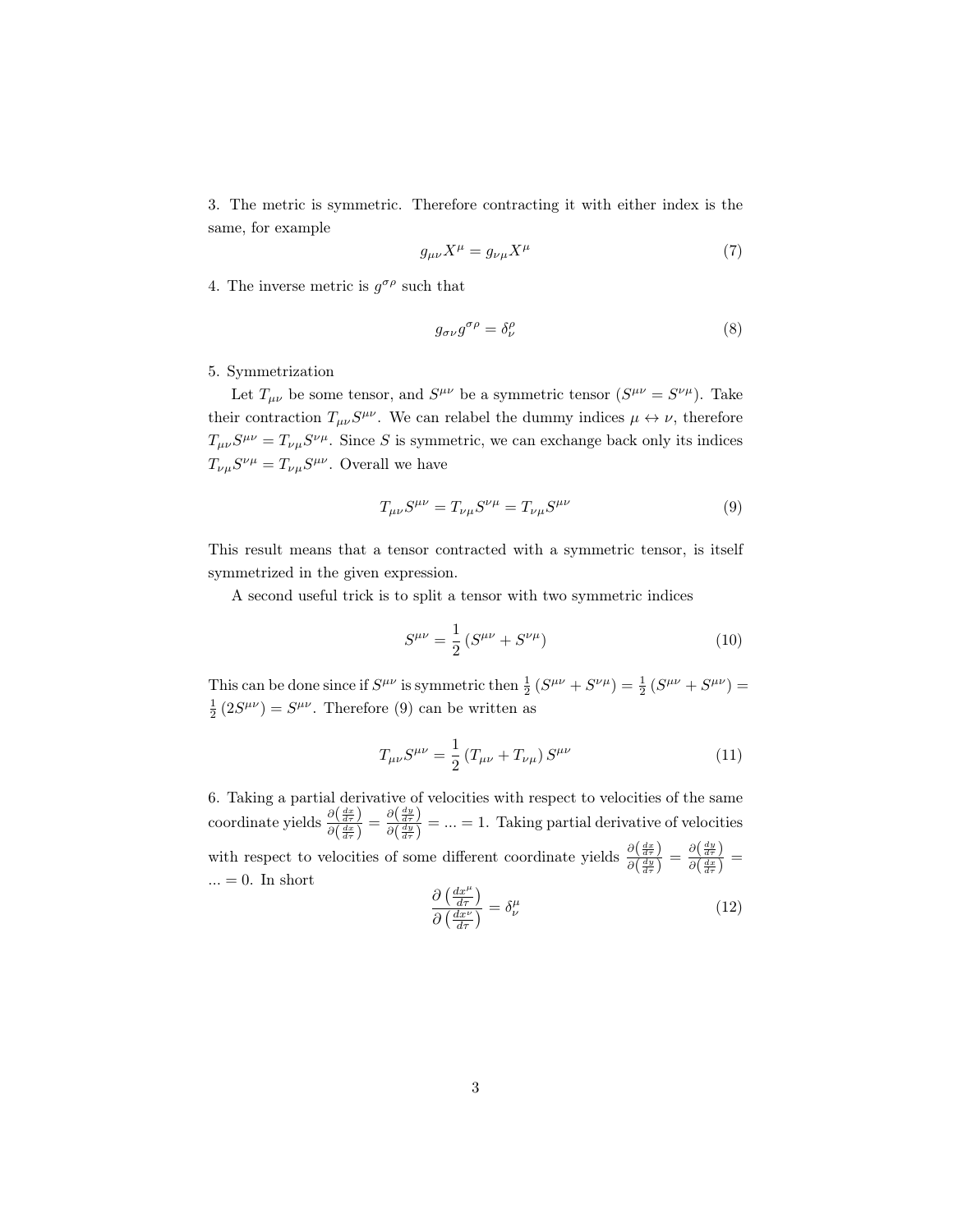#### <span id="page-3-0"></span>1.2 The Derivation

The Euler-Lagrange equations are

<span id="page-3-3"></span>
$$
\frac{d}{d\tau} \frac{\partial L}{\partial \left(\frac{dx^{\sigma}}{d\tau}\right)} - \frac{\partial L}{\partial x^{\sigma}} = 0
$$
\n(13)

The derivative of the Lagrangian [\(4\)](#page-1-2) with respect to some coordinate  $x^{\sigma}$  is

<span id="page-3-4"></span><span id="page-3-1"></span>
$$
\frac{\partial L}{\partial x^{\sigma}} = \frac{1}{2} \frac{\partial g_{\mu\nu}}{\partial x^{\sigma}} \frac{dx^{\mu}}{d\tau} \frac{dx^{\nu}}{d\tau}
$$
(14)

since a general metric tensor is coordinate dependent.

The derivative of the Lagrangian [\(4\)](#page-1-2) with respect to some velocity  $\frac{dx^{\sigma}}{d\tau}$  is

$$
\frac{\partial L}{\partial \left(\frac{dx^{\sigma}}{d\tau}\right)} = \frac{1}{2} g_{\mu\nu} \left(x\right) \frac{\partial}{\partial \left(\frac{dx^{\sigma}}{d\tau}\right)} \left(\frac{dx^{\mu}}{d\tau} \frac{dx^{\nu}}{d\tau}\right) = \frac{1}{2} g_{\mu\nu} \left(\delta^{\mu}_{\sigma} \frac{dx^{\nu}}{d\tau} + \frac{dx^{\mu}}{d\tau} \delta^{\nu}_{\sigma}\right)
$$

$$
= \frac{1}{2} \left(g_{\sigma\nu} \frac{dx^{\nu}}{d\tau} + g_{\mu\sigma} \frac{dx^{\mu}}{d\tau}\right) = g_{\sigma\nu} \frac{dx^{\nu}}{d\tau}
$$
(15)

Remark:

Without all the indices, [\(15\)](#page-3-1) is simply  $\frac{\partial}{\partial v} \left( \frac{1}{2} v^2 \right) = v$ , with one important distinction: The result is the velocity covector, the dual of the velocity vector. Notice that both the l.h.s. and r.h.s of [\(15\)](#page-3-1) have one free  $\sigma$  index downstairs. This velocity dual vector  $g_{\sigma\nu} \frac{dx^{\nu}}{d\tau}$  is the **canonical momentum** conjugate to  $x^{\sigma}$ per unit mass<sup>[1](#page-3-2)</sup>, while the velocity vector  $\frac{dx^{\sigma}}{d\tau}$  is the **mechanical momentum** per unit mass. If the metric  $g_{\mu\nu}(x)$  does not depend on  $x^{\sigma}$ , then the Lagrangian of a free particle [\(4\)](#page-1-2) does not depend on  $x^{\sigma}$ . In this case Euler-Lagrange equa-tion [\(13\)](#page-3-3) reduces to  $\frac{d}{d\tau} \left( \frac{\partial L}{\partial \left( \frac{dx^{\sigma}}{d\tau} \right)} \right)$  $\left( \int \frac{d\omega}{d\tau} \left( g_{\sigma\nu} \frac{dx^{\nu}}{d\tau} \right) = 0.$  Hence, the **dual** velocity along the  $x^{\sigma}$  direction  $U_{\sigma} = g_{\sigma\nu} \frac{dx^{\nu}}{d\tau}$  is conserved.

Moving on, we take a full derivative of [\(15\)](#page-3-1) with respect to time  $\tau$ 

$$
\frac{d}{d\tau}\frac{\partial L}{\partial\left(\frac{dx^{\sigma}}{d\tau}\right)} = \frac{d}{d\tau}\left(g_{\sigma\nu}\frac{dx^{\nu}}{d\tau}\right) = g_{\sigma\nu}\frac{d^{2}x^{\nu}}{d\tau^{2}} + \frac{d}{d\tau}\left(g_{\sigma\nu}\left(x^{\mu}\left(\tau\right)\right)\right)\frac{dx^{\nu}}{d\tau}
$$
\n
$$
= g_{\sigma\nu}\frac{d^{2}x^{\nu}}{d\tau^{2}} + \frac{\partial g_{\sigma\nu}}{\partial x^{\mu}}\frac{dx^{\mu}}{d\tau}\frac{dx^{\nu}}{d\tau} = g_{\sigma\nu}\frac{d^{2}x^{\nu}}{d\tau^{2}} + \frac{1}{2}\left(\frac{\partial g_{\sigma\nu}}{\partial x^{\mu}} + \frac{\partial g_{\sigma\mu}}{\partial x^{\nu}}\right)\frac{dx^{\mu}}{d\tau}\frac{dx^{\nu}}{d\tau}
$$
\n(16)

<span id="page-3-2"></span><sup>1</sup>As long as there is no potential term in the Lagrangian.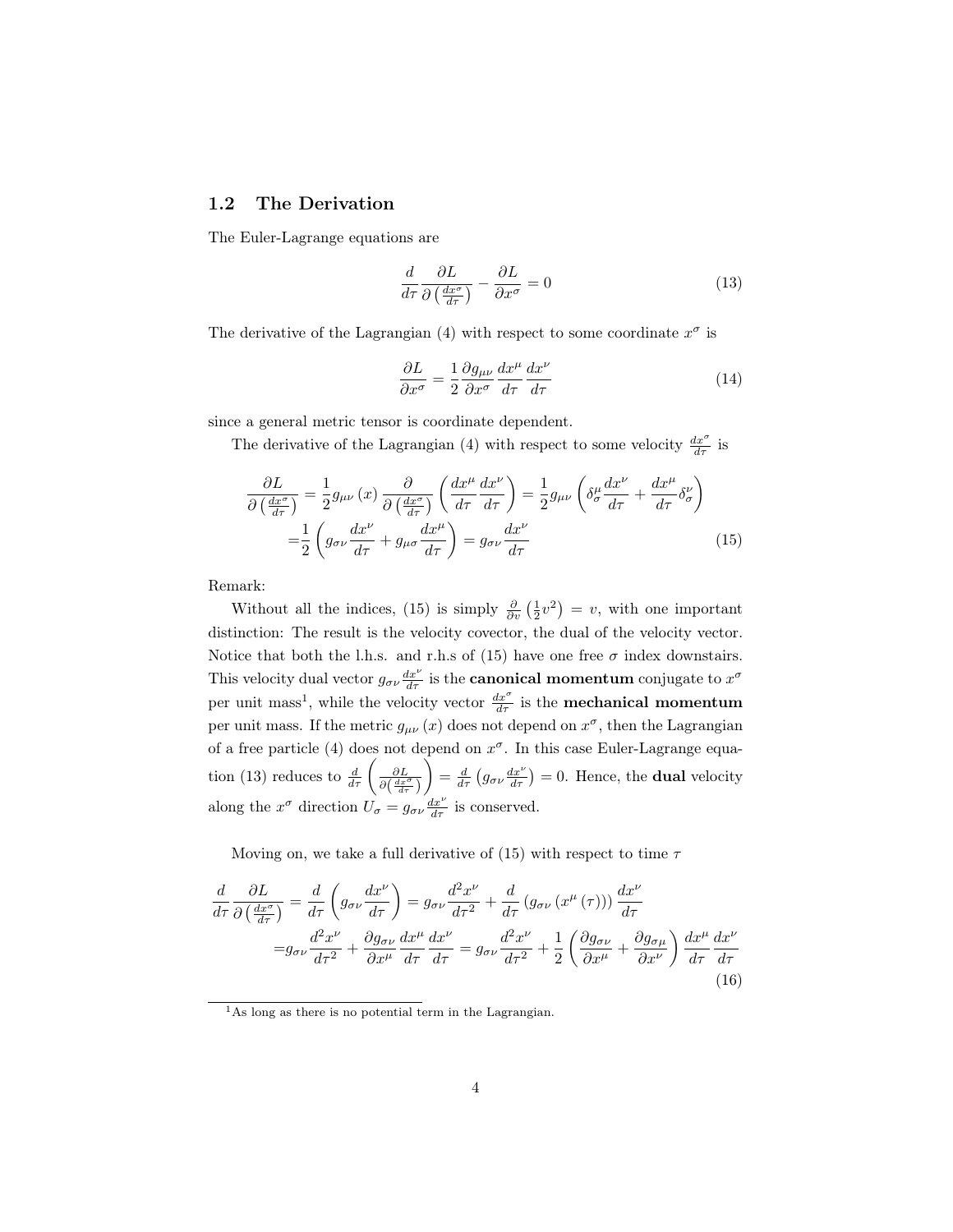where we did the following steps: We took the derivative of the product  $\frac{d}{d\tau} (g_{\sigma\nu} \frac{dx^{\nu}}{d\tau});$ Then used the chain rule for  $\frac{d}{d\tau}(g_{\sigma\nu}(x^{\mu}(\tau)))$ ; At last we symmetrized  $\frac{\partial g_{\sigma\nu}}{\partial x^{\mu}}$  with respect to  $\mu$  and  $\nu$ , since  $\frac{dx^{\mu}}{d\tau} \frac{dx^{\nu}}{d\tau}$  is symmetric.

Collecting the two terms  $(14)$  and  $(??)$  into  $(13)$  we have

$$
g_{\sigma\nu}\frac{d^2x^{\nu}}{d\tau^2} + \frac{1}{2}\left(\frac{\partial g_{\sigma\nu}}{\partial x^{\mu}} + \frac{\partial g_{\sigma\mu}}{\partial x^{\nu}} - \frac{\partial g_{\mu\nu}}{\partial x^{\sigma}}\right)\frac{dx^{\mu}}{d\tau}\frac{dx^{\nu}}{d\tau} = 0
$$
 (17)

The last step is to get rid of the  $g_{\sigma\nu}$  factor in front of the first term. We multiply the equation by  $g^{\rho\sigma}$  (raise the index)

<span id="page-4-1"></span>

| $d^2x^{\rho}$                                                                                                                                                                                                                                                                                               | The      | geodesic |
|-------------------------------------------------------------------------------------------------------------------------------------------------------------------------------------------------------------------------------------------------------------------------------------------------------------|----------|----------|
| $\partial g_{\mu\nu} \setminus dx^{\mu} dx^{\nu}$<br>$\partial g_{\sigma\nu}$ $\partial g_{\sigma\mu}$<br>$=$ + $\frac{1}{2}a^{\rho\sigma}$ / $\gamma$<br>$\overline{\phantom{a}}$<br>$\overline{\partial x^{\nu}}$<br>$d\tau^2$<br>$\partial x^{\sigma}$   $d\tau$ $d\tau$<br>ച<br>$\partial x^{\mu}$<br>- | equation |          |
|                                                                                                                                                                                                                                                                                                             |          |          |

where we used  $g^{\rho\sigma}g_{\sigma\nu}\frac{d^2x^{\nu}}{d\tau^2} = \delta^{\rho}_{\nu}\frac{d^2x^{\nu}}{d\tau^2} = \frac{d^2x^{\rho}}{d\tau^2}.$ [\(18\)](#page-4-1) can be written more compactly as

<span id="page-4-3"></span>
$$
\frac{d^2x^{\rho}}{d\tau^2} + \Gamma^{\rho}_{\mu\nu}\frac{dx^{\mu}}{d\tau}\frac{dx^{\nu}}{d\tau} = 0
$$
\n(19)

 $\frac{1}{2}g^{\rho\sigma}(\partial_{\mu}g_{\sigma\nu}+\partial_{\nu}g_{\sigma\mu}-\partial_{\sigma}g_{\mu\nu})$  (20)

where  $\Gamma^{\rho}_{\mu\nu}$  are called the *Christoffel symbols*, and they read

The Christoffel symbols

✟

✠

 $\searrow$ We used the shorthand notation  $\partial_{\mu} \equiv \frac{\partial}{\partial x^{\mu}}$ .

<span id="page-4-2"></span> $\Gamma^{\rho}_{\mu\nu} = \frac{1}{2}$ 

In order to find the geodesic equation of some metric  $g_{\mu\nu},$  we can calculate the "Christoffels" directly from the metric [\(20\)](#page-4-2) and plug them into [\(19\)](#page-4-3). Notice that  $\Gamma^{\rho}_{\mu\nu}$  is symmetric in its two lower indices. Also, it is build out of first derivatives of the metric. The other direction can be useful too - if we wish to find the Christoffel symbols of some metric, we can derive the geodesic equation by the variational principle and read off the Christoffels from the equation.

#### <span id="page-4-0"></span>1.3 Christoffel Symbols of a Diagonal Metric

Exercise:

 $\overline{a}$ 

 $\searrow$ 

☛

Show that for a **diagonal** metric  $g_{\mu\nu}$  the Christoffel symbols are

$$
\Gamma^{\rho}_{\mu\nu} = 0 \tag{21}
$$

<span id="page-4-4"></span>
$$
\Gamma^{\rho}_{\nu\nu} = -\frac{1}{2} g^{-1}_{\rho\rho} \partial_{\rho} g_{\nu\nu} \tag{22}
$$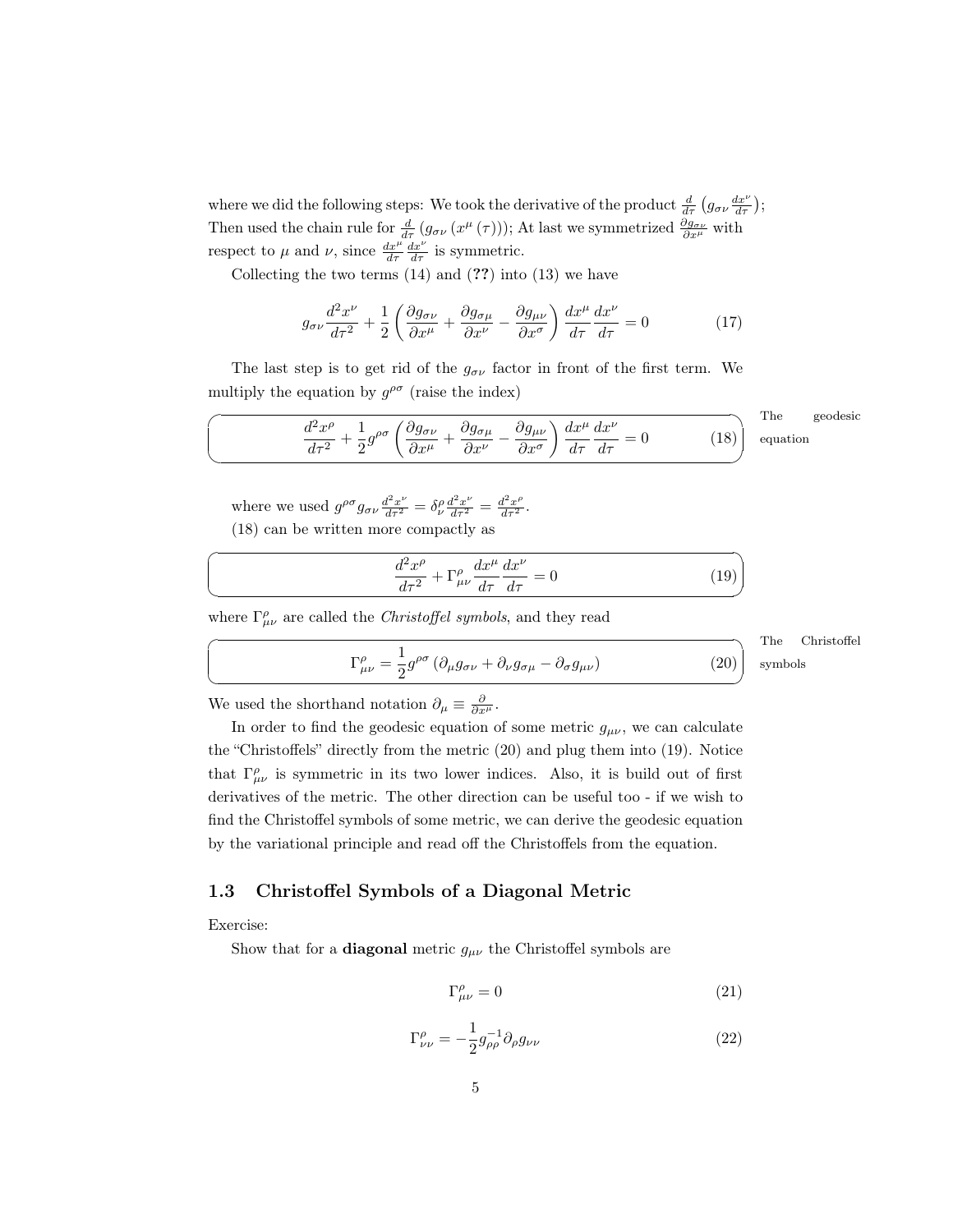<span id="page-5-1"></span>
$$
\Gamma^{\rho}_{\nu\rho} = \Gamma^{\rho}_{\rho\nu} = \frac{1}{2} g^{-1}_{\rho\rho} \partial_{\nu} g_{\rho\rho} = \partial_{\nu} \left( ln \sqrt{g_{\rho\rho}} \right)
$$
(23)

$$
\Gamma^{\rho}_{\rho\rho} = \frac{1}{2} g^{-1}_{\rho\rho} \partial_{\rho} g_{\rho\rho} = \partial_{\rho} \left( ln \sqrt{g_{\rho\rho}} \right)
$$
 (24)

where in these expressions  $\rho \neq \nu \neq \mu$  and repeated indices are **not** summed over.

#### <span id="page-5-0"></span>1.4 Canonical Examples

Let us find the Christoffel symbols and the geodesic equation for some common two-dimensional examples.

Consider the metric of a 2-sphere in spherical coordinates

$$
ds^2 = d\theta^2 + \sin^2\theta d\phi^2 \tag{25}
$$

where  $\theta$  and  $\phi$  are the polar and azimuthal angles respectively.

Consider also the metric of the Euclidean plane in polar coordinates

$$
ds^2 = dr^2 + r^2 d\theta^2 \tag{26}
$$

It will be efficient to consider a metric of the form

$$
ds^2 = d\chi^2 + f\left(\chi\right)^2 d\psi^2\tag{27}
$$

where  $\chi$  and  $\psi$  are some general coordinates, and  $f\left(\chi\right)$  is some arbitrary function of the the first coordinate only.

$$
g_{\mu\nu} = \begin{pmatrix} 1 & 0 \\ 0 & f(\chi)^2 \end{pmatrix} \tag{28}
$$

The metric components are

$$
g_{\chi\chi} = 1 \t g_{\psi\psi} = f(\chi)^2 \t g_{\chi\psi} = g_{\psi\chi} = 0
$$
 (29)

All of the first derivatives vanish

$$
\partial_{\chi} g_{\chi\chi} = \partial_{\psi} g_{\chi\chi} = \partial_{\psi} g_{\psi\psi} = \partial_{\psi} g_{\chi\psi} = \partial_{\chi} g_{\chi\psi} = 0 \tag{30}
$$

except for one

$$
\partial_{\chi} g_{\psi\psi} = 2f(\chi)' f(\chi) \tag{31}
$$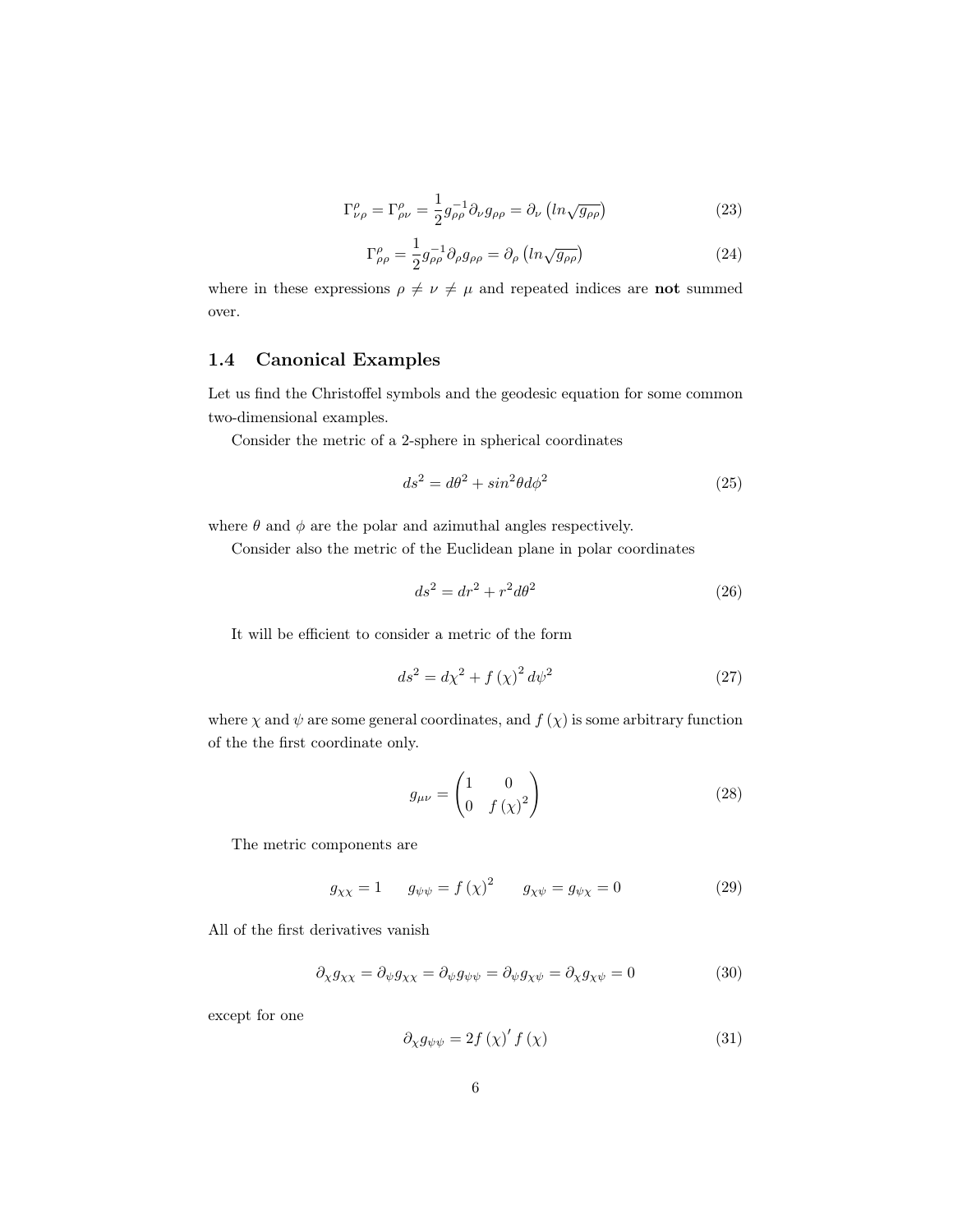The only non-vanishing Christoffels are [\(23\)](#page-5-1),[\(22\)](#page-4-4)

$$
\Gamma^{\psi}_{\chi\psi} = \Gamma^{\psi}_{\psi\chi} = \frac{1}{2} g^{-1}_{\psi\psi} \partial_{\chi} g_{\psi\psi} = \frac{1}{2} f^{-2} (2f'f) = \frac{f(\chi)'}{f(\chi)}
$$
(32)

<span id="page-6-1"></span>
$$
\Gamma_{\psi\psi}^{\chi} = -\frac{1}{2}g_{\chi\chi}^{-1}\partial_{\chi}g_{\psi\psi} = -\frac{1}{2}(2f'f) = -f(\chi)'f(\chi)
$$
 (33)

Summary

$$
\Gamma^{\psi}_{\chi\psi} = \Gamma^{\psi}_{\psi\chi} = \frac{f(\chi)'}{f(\chi)} \qquad \Gamma^{\chi}_{\psi\psi} = -f(\chi)'f(\chi) \tag{34}
$$

Plug into [\(19\)](#page-4-3) we get the geodesic equations

$$
\frac{d^2\chi}{d\tau^2} - f(\chi) f(\chi)' \left(\frac{d\psi}{d\tau}\right)^2 = 0
$$
\n(35)\n
$$
\frac{d^2\psi}{d\tau^2} + 2\frac{f(\chi)'}{f(\chi)} \frac{d\chi}{d\tau} \frac{d\psi}{d\tau} = 0
$$
\n(36)

#### <span id="page-6-0"></span>1.4.1 The 2-sphere

The metric is

☛

 $\searrow$ 

$$
ds^2 = d\theta^2 + \sin^2\theta d\phi^2 \tag{37}
$$

The coordinates are

$$
\chi = \theta \qquad \psi = \phi \tag{38}
$$

$$
f(\theta) = \sin \theta \qquad f(\theta)' = \cos \theta \tag{39}
$$

By [\(34\)](#page-6-1), the non-vanishing Christoffels are

$$
\Gamma^{\phi}_{\theta\phi} = \Gamma^{\phi}_{\phi\theta} = \frac{\cos\theta}{\sin\theta} \qquad \Gamma^{\theta}_{\phi\phi} = -\sin\theta\cos\theta \tag{40}
$$

Plug into [\(19\)](#page-4-3) we get the geodesic equations